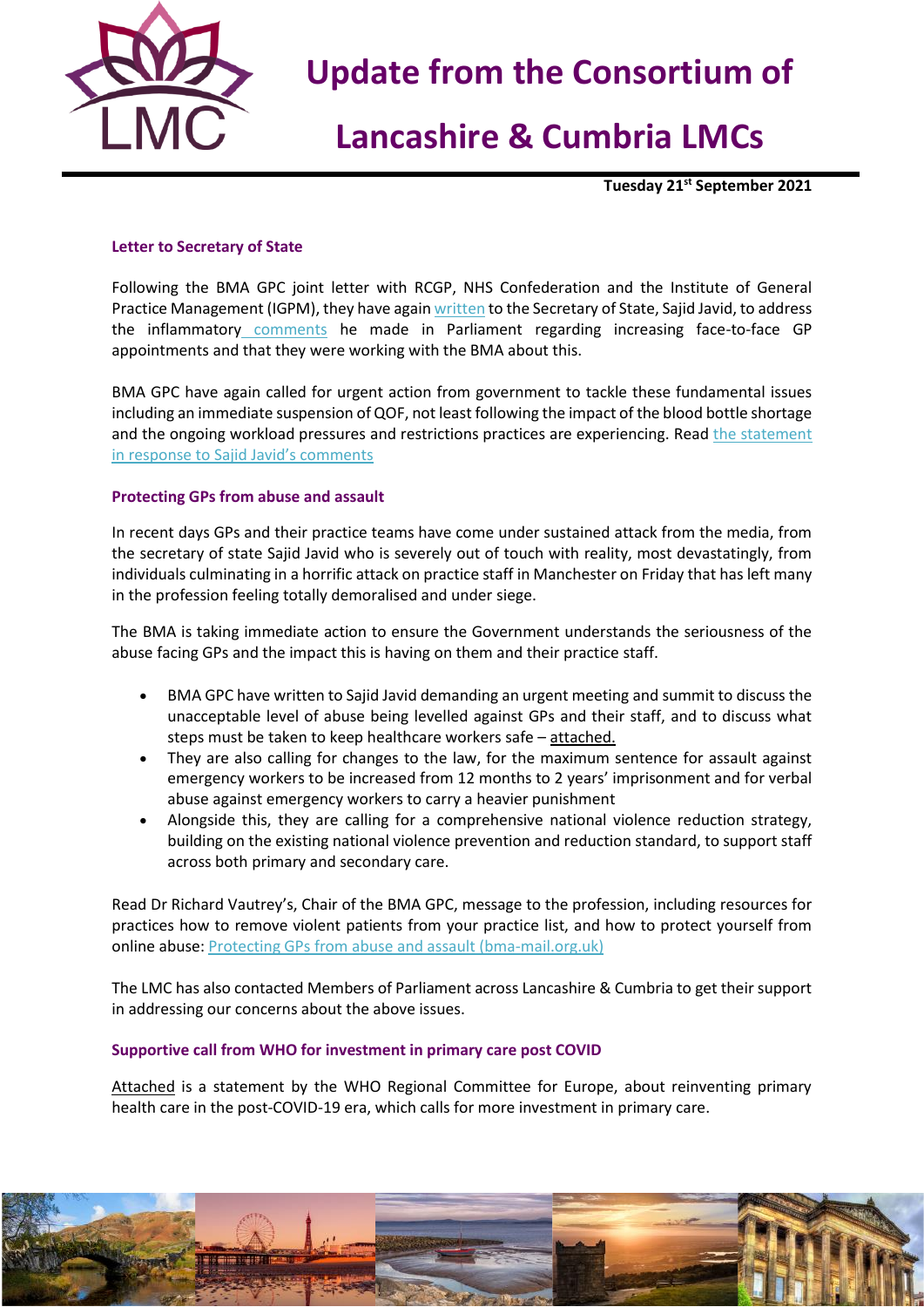

# **Lancashire & Cumbria LMCs**

### **COVID-19 Vaccinations**

### **COVID vaccinations for 12–15-year-olds**

The [UK CMOs have now advised](https://www.gov.uk/government/publications/universal-vaccination-of-children-and-young-people-aged-12-to-15-years-against-covid-19/universal-vaccination-of-children-and-young-people-aged-12-to-15-years-against-covid-19) that the additional likely benefits of reducing educational disruption provide sufficient extra advantage in addition to the marginal advantage at an individual level identified by the [JCVI,](https://www.gov.uk/government/publications/jcvi-statement-september-2021-covid-19-vaccination-of-children-aged-12-to-15-years/jcvi-statement-on-covid-19-vaccination-of-children-aged-12-to-15-years-3-september-2021) and therefore recommend on public health grounds to extend the offer of vaccination with a first dose of Pfizer-BioNTech vaccine to *all* children aged 12 to 15.

The [Enhanced Service Specifications](https://www.england.nhs.uk/coronavirus/publication/ess-vaccination-programme/) have been updated to include the expanded "at risk" group for 12-15 year olds, which means that practices will be covered by indemnity and can start vaccinating this group.

The [Collaboration Agreement](https://www.england.nhs.uk/publication/covid-19-vaccination-programme-2020-21-covid-19-enhanced-service-vaccination-collaboration-agreement/) which has been approved by MHRA for phase 3 of the vaccination programme has been updated. Practice vaccination groups are required to have a Collaboration Agreement, although not required to use the template.

[Healthy school-aged children aged 12 to 15 will primarily receive their COVID-19 vaccination in their](https://www.gov.uk/government/news/young-people-aged-12-to-15-to-be-offered-a-covid-19-vaccine)  [school,](https://www.gov.uk/government/news/young-people-aged-12-to-15-to-be-offered-a-covid-19-vaccine) and practices will only be involved in the vaccination this group where the commissioner requests, *with the agreement of the practice*, and in collaboration with the school-aged immunisation service. GP vaccination sites should not therefore proactively vaccinate this group unless they been requested to do so. Read the guidance from NHSE/I [here.](https://www.england.nhs.uk/coronavirus/publication/vaccination-of-healthy-children-and-young-people-aged-12-to-15/)

#### **Booster vaccines**

The JCVI has now confirmed that booster vaccines should be offered to those more at risk from serious disease, and who were vaccinated during Phase 1 of the vaccine programme (priority groups 1 to 9). The booster vaccine dose should be offered no earlier than 6 months after completion of the primary vaccine course, in the same order as during Phase 1. It is anticipated that many GP practices will want to co-administer these boosters with flu vaccination and expect local teams to facilitate this. There is also a need for government and NHSE/I to do far more to support practices, not only in the delivery of this programme for patients, but also to address the wider workload pressures practices are experiencing, something which is only likely to increase as the winter progresses.

[NHSE/I have announced](https://www.england.nhs.uk/coronavirus/publication/immediate-action-required-for-phase-3-booster-vaccinations/) a further increase to the funding for PCN clinical directors from October to March 2022 although this will be from 0.25WTE to 0.75WTE rather than the higher 1WTE payment made previously. Whilst it is necessary to recognise the significant work clinical directors and those working with them are currently doing, it is disappointing that this has been reduced rather than increased further as is really needed. Th[e updated Phase 3 specification](https://www.england.nhs.uk/coronavirus/publication/enhanced-service-specification-phase-3-coronavirus-vaccination/) has now been published.

BMA GPC have also written to the MHRA asking for clarification with regards to the continued recommendation for a 15-minute observation period following provision of the Pfizer-BioNTech 'Comirnaty' vaccine for COVID-19. They highlighted that this causes a particular problem for GP practices participating in the vaccination programme as many practice premises lack the facilities or space to safely undertake the required 15-minute observation period following provision. It is encouraged that LMCs, and practices write to MHRA [\(info@mhra.gov.uk\)](mailto:info@mhra.gov.uk) to address this issue.

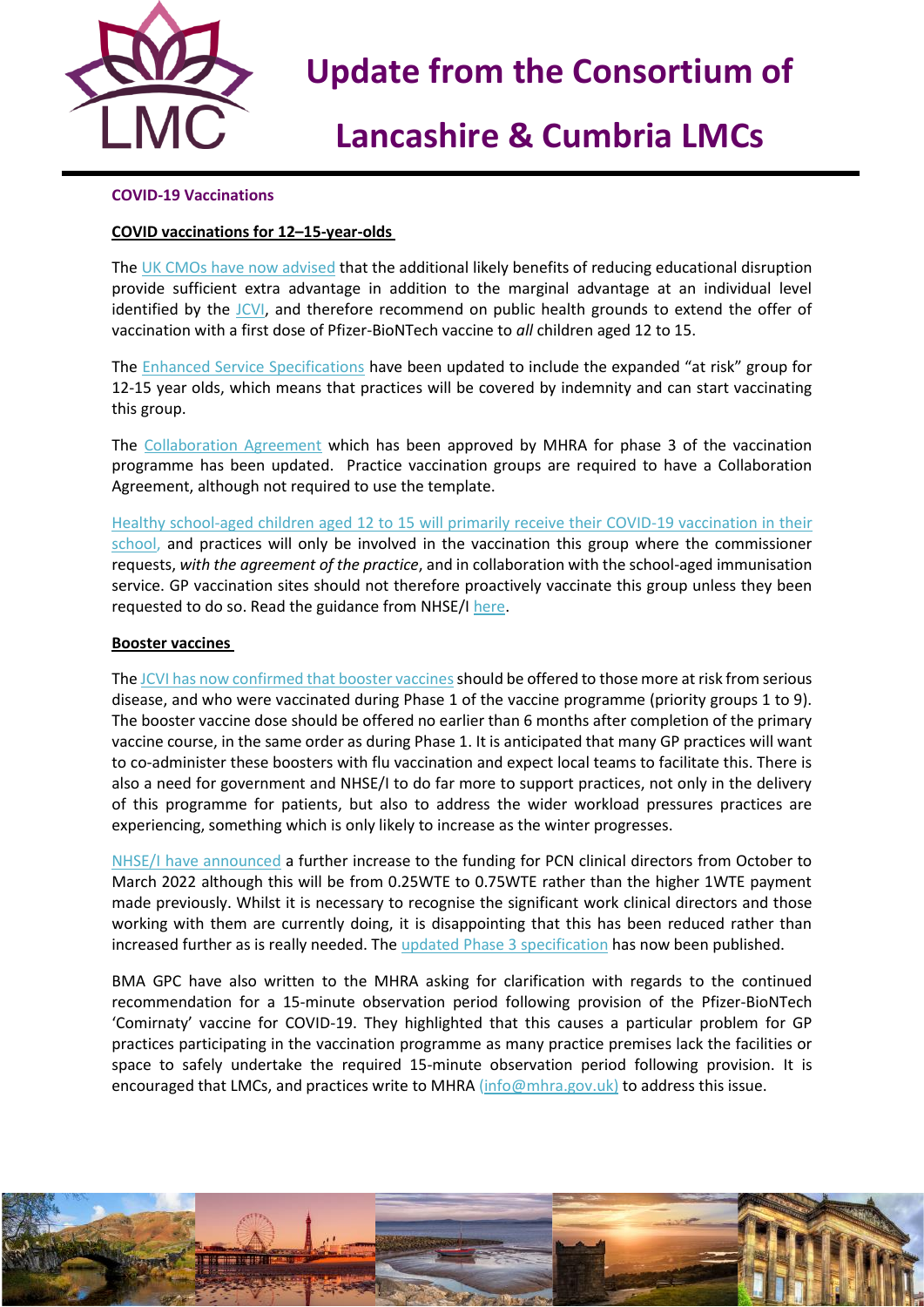

# **Lancashire & Cumbria LMCs**

### **Recording overseas vaccinations**

The BMA GPC continue to raise the issue of recording overseas vaccinations on practices' IT systems, a technical solution for recording on the NHS immunisation management service (NIMS) is still being worked up but not yet ready to roll out.

In the meantime, NHS Digital has advised that vaccination sites should follow the guidance from Public [Health England](https://www.gov.uk/government/publications/covid-19-vaccination-programme-guidance-for-healthcare-practitioners) (see pages 13 and the table on page 34-35), relating to vaccines given abroad, in terms of which vaccine should be given in England depending on which was given abroad.

If someone has had their first dose outside of the UK, they should be directed to a walk-in clinic which administers the same brand of vaccine they have had for their first dose, or a GP practice (especially if they have had a brand of vaccine not available in the UK) to arrange their second dose. Patients should be told that at this time, only vaccines delivered in the UK will count towards UK COVID-19 certification and that the NHS is working on a solution.

If a patient registered with a GP in England informs you that they have had a vaccination overseas, you may choose to record the details in the usual clinical notes section of the patient's GP record. Overseas vaccinations should not be added to the Pinnacle (Outcomes4Health) point of care system as this will result in incorrect GP payments.

### **COVID-19 Response: Autumn and Winter Plan 2021**

The BMA has produced a short [briefing](https://i.emlfiles4.com/cmpdoc/3/7/7/5/2/files/846565_background-briefing---covid-winter-plan.pdf?utm_source=The%20British%20Medical%20Association&utm_medium=email&utm_campaign=12657321_GP%20ENEWSLETTER%20150921&dm_t=0,0,0,0,0) regarding the Government's [Winter Plan,](COVID-19%20Response:%20Autumn%20and%20Winter%20Plan%202021%20-%20GOV.UK%20(www.gov.uk)) outlining the main points expressed in the Secretary of State's speech and the Prime Minister's press conference.

- Although the worst case scenarios of the models look to be quite unlikely, there is still considerable risk of hospitalisations reaching unsustainable levels in the Winter.
- That the expected peak of infections in August may be delayed until October coinciding with winter pressures.
- There is a significant degree of uncertainty and predicting the trajectory of infection is difficult
- There is a great deal of consensus that acting earlier and introducing certain measures to limit contacts such as working from home could have a significant potential to mitigate the scale and speed of the infection trajectory; these would preferably be done when hospitalisations are already at a manageable level.

Read the BM[A press statement](https://www.bma.org.uk/bma-media-centre/government-must-act-now-to-stem-spread-of-infection-not-when-it-s-too-late-says-bma) which reflects their position on how they believe the Government should approach this period of time

### **End of the shielding programme and closure of the Shielded Patient List (SPL)**

The [Government has announced](https://questions-statements.parliament.uk/written-statements/detail/2021-09-15/hcws291) that the shielding programme has now ended, and patients will no longer be advised to shield. The Shielded Patient List will also be closed, and NHS Digital will retain the capability to identify high-risk patients in the future. Relevant patients will be written to inform them of this change and that support still available. Practices do not need to inform patients themselves, and any future changes to the COVID-19 risk status for patients will no longer be captured on the national list.

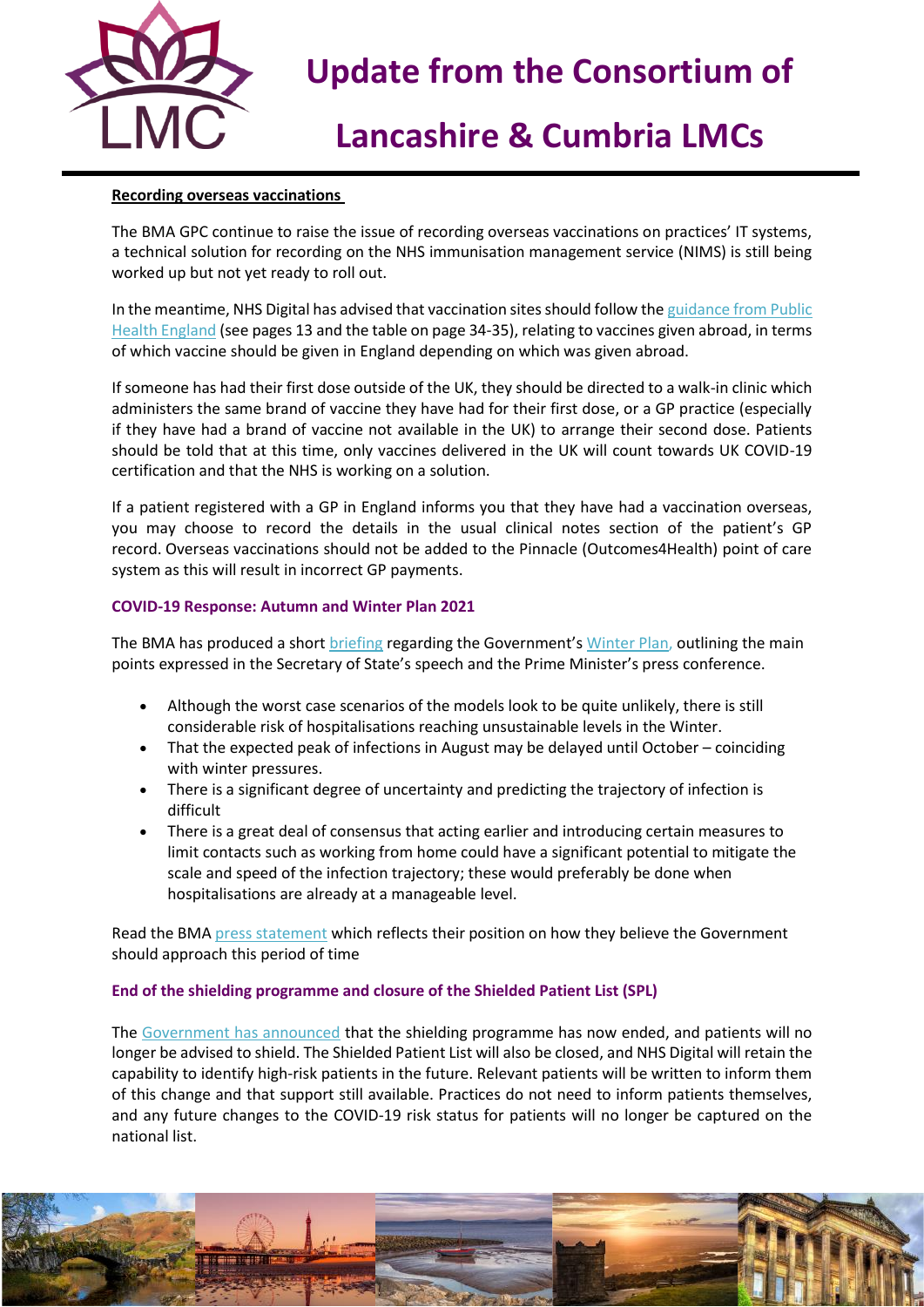

## **Lancashire & Cumbria LMCs**

### **Blood bottle supply update**

NHSE/I has sent a [letter](https://www.england.nhs.uk/publication/becton-dickinson-blood-specimen-collection-portfolio-supply-disruption/) to practices updating on the supply disruption of BD blood bottles. The availability of alternative products and improvement in BD's production capabilities, alongside the efforts of NHS staff to manage use, mean that the supply situation is no longer as constrained as it was. However, the issue has not yet been completely resolved.

The letter advises that testing activity in primary and community care, in line with the [best practice](https://www.england.nhs.uk/publication/optimising-blood-testing-in-primary-and-secondary-care/)  [guidance,](https://www.england.nhs.uk/publication/optimising-blood-testing-in-primary-and-secondary-care/) can resume, stocks permitting from 17 September. Practices are advised to work through any backlog of tests over a period of at least eight weeks, prioritising as required, to spread out demand for tubes. All organisations are asked to regularly review their stock holding and upcoming planned care requirements and aim not to re-stock to more than one week's worth of tubes based on demand from June and July 2021.

Blood tests in hospital will still be more limited and we have asked NHSE/I to send messaging to hospitals to stop them shifting blood test requests to general practice.

#### **Eating Disorder Services Referral Form**

As an LMC we have been working with the Eating Disorder Services Team to look at the wording of a new referral form into the service.

Please find attached the referral form along with the Kings College Guidance on eating disorders and the MARISPAN risking screening tool.

The eating disorder team utilities MARISPAN guidance to support the triage of referrals, with a focus on the delivery of a timely treatment pathway to the most vulnerable. For the individuals triaged as less complex, the team will be sending self-help resources and other sources of support and they may look outside of LSCFT to other agencies to offer interventions where this is deemed to be clinically appropriate.

We recommend this referral form as being fair and proportionate and it clarifies the responsibility of the GP and the responsibility of the service. The new form requires the referrer to include more specific information to enable more effective and timelier triage to be undertaken which includes up to date physical health baselines.

In light of experience, this may need to be tested and if there any further comments about how this can be refined then please do let us know and we will take these comments on board.

We are in a continuing dialogue with the eating disorder services and happy to feedback any comments or concerns. If you have any questions you wish to direct to the EDS directly then please use the following contact details:

- East Lancashire Rifa Ahmad: 01282 657 999
- Central Lancashire Vicky Robinson: 01772 647 004
- West Lancashire Joanne Rimmer: 01772 647 072
- Fylde Coast Jennie Wynn: 01539 715 689
- The Bay Leah Marsden: 01539 715 689